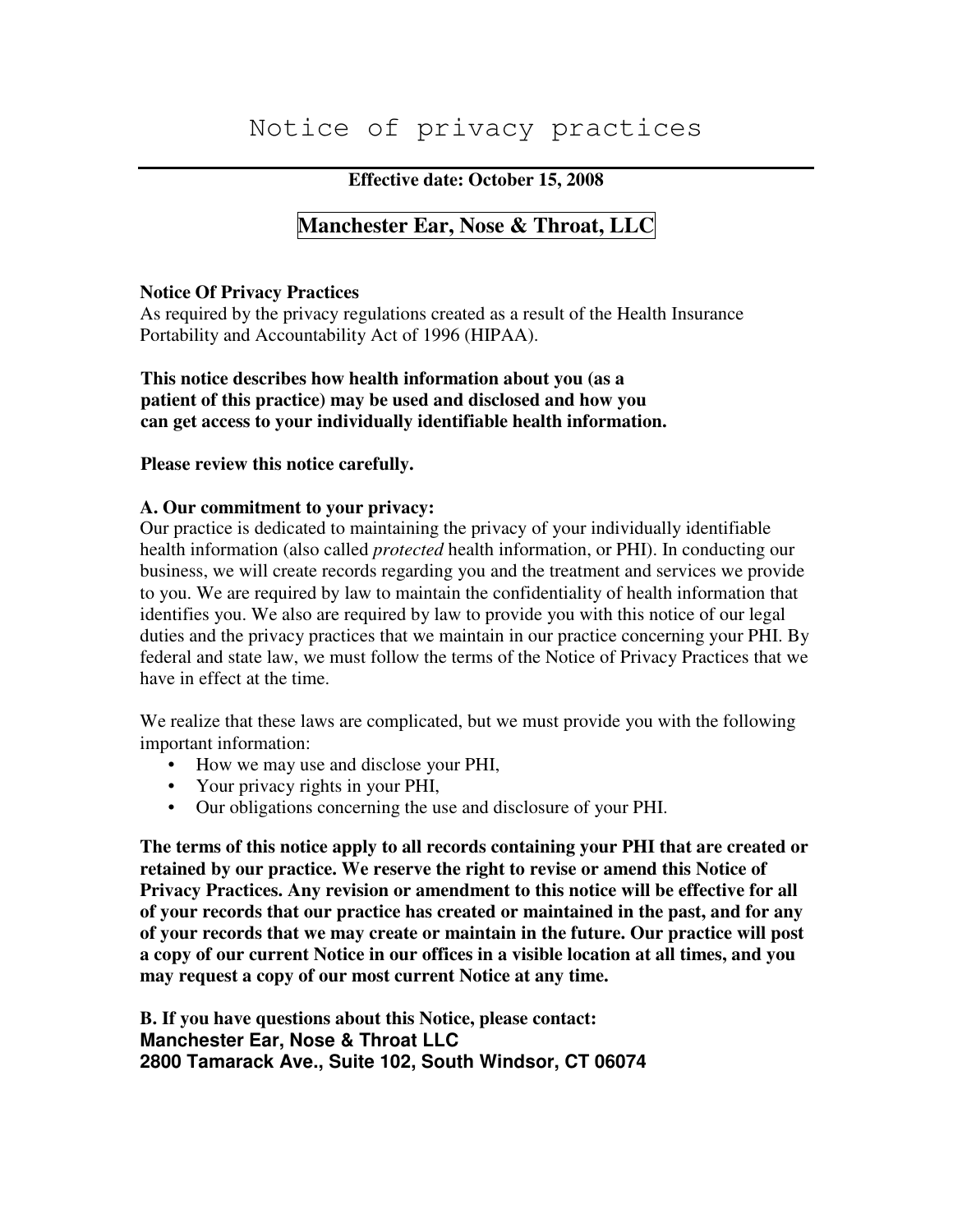#### **C. We may use and disclose your PHI in the following ways:**

The following categories describe the different ways in which we may use and disclose your PHI.

**1. Treatment**. Our practice may use your PHI to treat you. For example, we may ask you to have laboratory tests (such as blood or urine tests), and we may use the results to help us reach a diagnosis. We might use your PHI in order to write a prescription for you, or we might disclose your PHI to a pharmacy when we order a prescription for you. Many of the people who work for our practice – including, but not limited to, our doctors and nurses – may use or disclose your PHI in order to treat you or to assist others in your treatment. Additionally, we may disclose your PHI to others who may assist in your care, such as your spouse, children or parents. Finally, we may also disclose your PHI to other health care providers for purposes related to your treatment.

**2. Payment**. Our practice may use and disclose your PHI in order to bill and collect payment for the services and items you may receive from us. For example, we may contact your health insurer to certify that you are eligible for benefits (and for what range of benefits), and we may provide your insurer with details regarding your treatment to determine if your insurer will cover, or pay for, your treatment. We also may use and disclose your PHI to obtain payment from third parties that may be responsible for such costs, such as family members. Also, we may use your PHI to bill you directly for services and items. We may disclose your PHI to other health care providers and entities to assist in their billing and collection efforts.

**3. Health care operations**. Our practice may use and disclose your PHI to operate our business. As examples of the ways in which we may use and disclose your information for our operations, our practice may use your PHI to evaluate the quality of care you received from us, or to conduct cost-management and business planning activities for our practice. We may disclose your PHI to other health care providers and entities to assist in their health care operations.

**4. Appointment reminders.** Our practice may use and disclose your PHI to contact you and remind you of an appointment.

**5. Treatment options.** Our practice may use and disclose your PHI to inform you of potential treatment options or alternatives.

**6. Health-related benefits and services.** Our practice may use and disclose your PHI to inform you of health-related benefits or services that may be of interest to you.

**7. Release of information to family/friends.** Our practice may release your PHI to a friend or family member that is involved in your care, or who assists in taking care of you. For example, a parent or guardian may ask that a baby sitter take their child to the pediatrician's office for treatment of a cold. In this example, the baby sitter may have access to this child's medical information.

**8. Disclosures required by law**. Our practice will use and disclose your PHI when we are required to do so by federal, state or local law.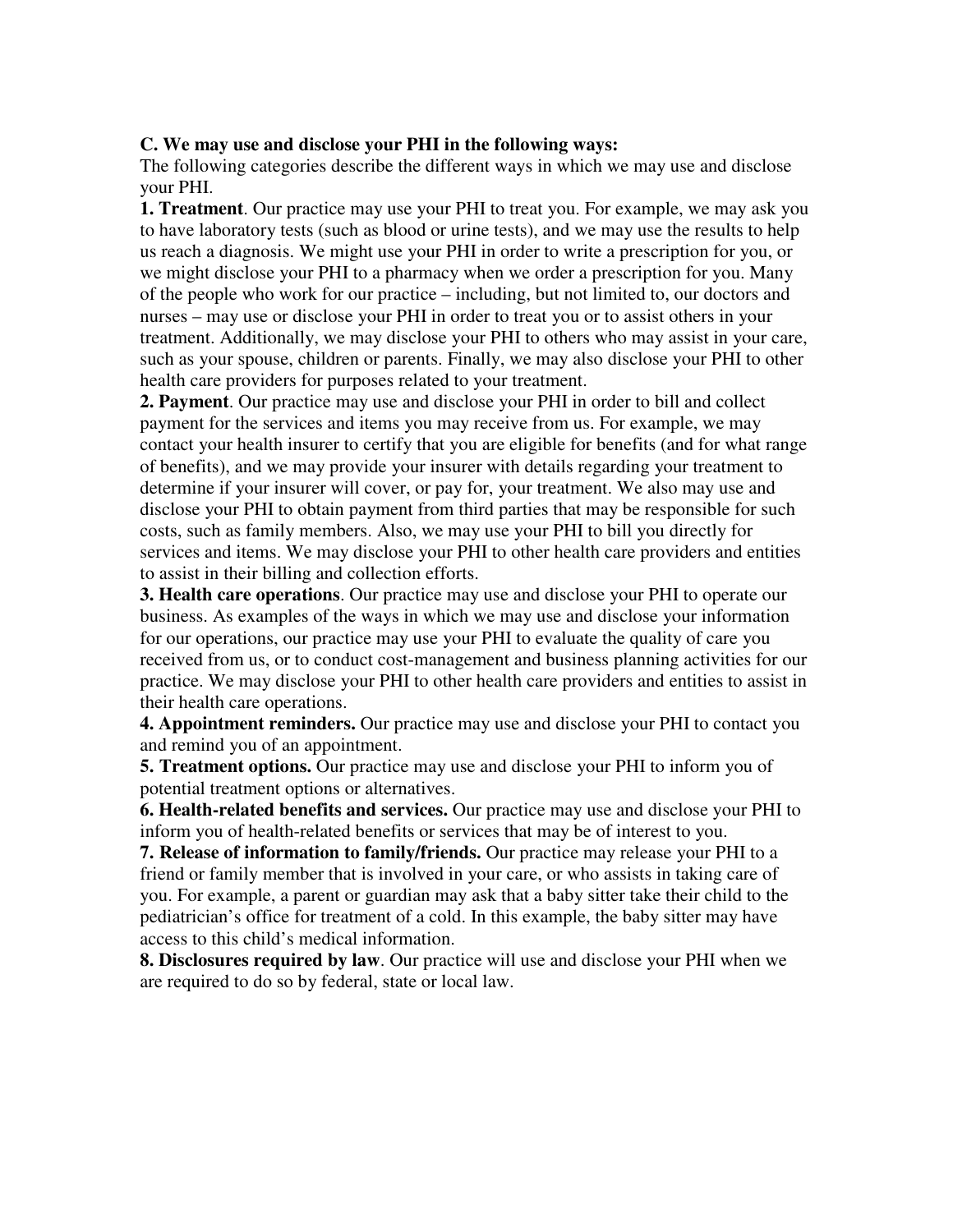# **D. Use and disclosure of your PHI in certain special circumstances:**

The following categories describe unique scenarios in which we may use or disclose your identifiable health information:

**1. Public health risks**. Our practice may disclose your PHI to public health authorities that are authorized by law to collect information for the purpose of:

- Maintaining vital records, such as births and deaths,
- Reporting child abuse or neglect,
- Preventing or controlling disease, injury or disability,
- Notifying a person regarding potential exposure to a communicable disease,

• Notifying a person regarding a potential risk for spreading or contracting a disease or condition,

- Reporting reactions to drugs or problems with products or devices,
- Notifying individuals if a product or device they may be using has been recalled,

• Notifying appropriate government agency(ies) and authority(ies) regarding the potential abuse or neglect of an adult patient (including domestic violence); however, we will only disclose this information if the patient agrees or we are required or authorized by law to disclose this information,

• Notifying your employer under limited circumstances related primarily to workplace injury or illness or medical surveillance.

**2. Health oversight activities**. Our practice may disclose your PHI to a health oversight agency for activities authorized by law. Oversight activities can include, for example, investigations, inspections, audits, surveys, licensure and disciplinary actions; civil, administrative and criminal procedures or actions; or other activities necessary for the government to monitor government programs, compliance with civil rights laws and the health care system in general.

**3. Lawsuits and similar proceedings**. Our practice may use and disclose your PHI in response to a court or administrative order, if you are involved in a lawsuit or similar proceeding. We also may disclose your PHI in response to a discovery request, subpoena or other lawful process by another party involved in the dispute, but only if we have made an effort to inform you of the request or to obtain an order protecting the information the party has requested.

**4. Law enforcement**. We may release PHI if asked to do so by a law enforcement official:

• Regarding a crime victim in certain situations, if we are unable to obtain the person's agreement,

- Concerning a death we believe has resulted from criminal conduct,
- Regarding criminal conduct at our offices,
- In response to a warrant, summons, court order, subpoena or similar legal process,
- To identify/locate a suspect, material witness, fugitive or missing person,
- In an emergency, to report a crime (including the location or victim(s) of the

crime, or the description, identity or location of the perpetrator).

**5. Deceased patients.** Our practice may release PHI to a medical examiner or coroner to identify a deceased individual or to identify the cause of death. If necessary, we also may release information in order for funeral directors to perform their jobs.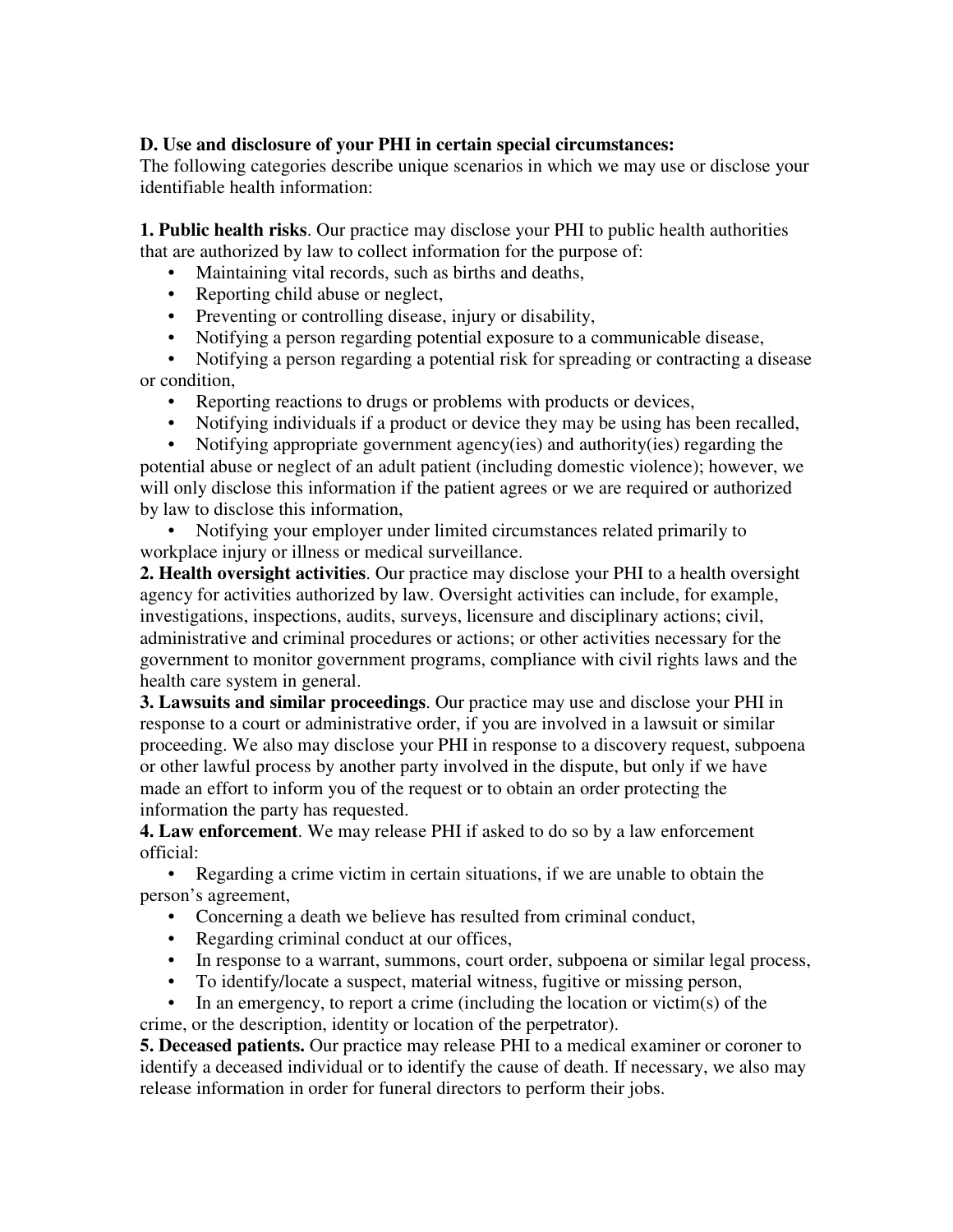**6. Organ and tissue donation.** Our practice may release your PHI to organizations that handle organ, eye or tissue procurement or transplantation, including organ donation banks, as necessary to facilitate organ or tissue donation and transplantation if you are an organ donor.

**7. Research.** Our practice may use and disclose your PHI for research purposes in certain limited circumstances. We will obtain your written authorization to use your PHI for research purposes **except** when an Internal Review Board or Privacy Board has determined that the waiver of your authorization satisfies all of the following conditions:

(A) The use or disclosure involves no more than a minimal risk to your privacy based on the following: (i) an adequate plan to protect the identifiers from improper use and disclosure; (ii) an adequate plan to destroy the identifiers at the earliest opportunity consistent with the research (unless there is a health or research justification for retaining the identifiers or such retention is otherwise required by law); and (iii) adequate written assurances that the PHI will not be re-used or disclosed to any other person or entity (except as required by law) for authorized oversight of the research study, or for other research for which the use or disclosure would otherwise be permitted;

(B) The research could not practicably be conducted without the waiver,

(C) The research could not practicably be conducted without access to and use of the PHI.

**8. Serious threats to health or safety**. Our practice may use and disclose your PHI when necessary to reduce or prevent a serious threat to your health and safety or the health and safety of another individual or the public. Under these circumstances, we will only make disclosures to a person or organization able to help prevent the threat.

**9. Military**. Our practice may disclose your PHI if you are a member of U.S. or foreign military forces (including veterans) and if required by the appropriate authorities. **10. National security**. Our practice may disclose your PHI to federal officials for intelligence and national security activities authorized by law. We also may disclose your PHI to federal and national security activities authorized by law. We also may disclose your PHI to federal officials in order to protect the president, other officials or foreign heads of state, or to conduct investigations.

**11. Inmates**. Our practice may disclose your PHI to correctional institutions or law enforcement officials if you are an inmate or under the custody of a law enforcement official. Disclosure for these purposes would be necessary: (a) for the institution to provide health care services to you, (b) for the safety and security of the institution, and/or (c) to protect your health and safety or the health and safety of other individuals. **12. Workers' compensation**. Our practice may release your PHI for workers' compensation and similar programs.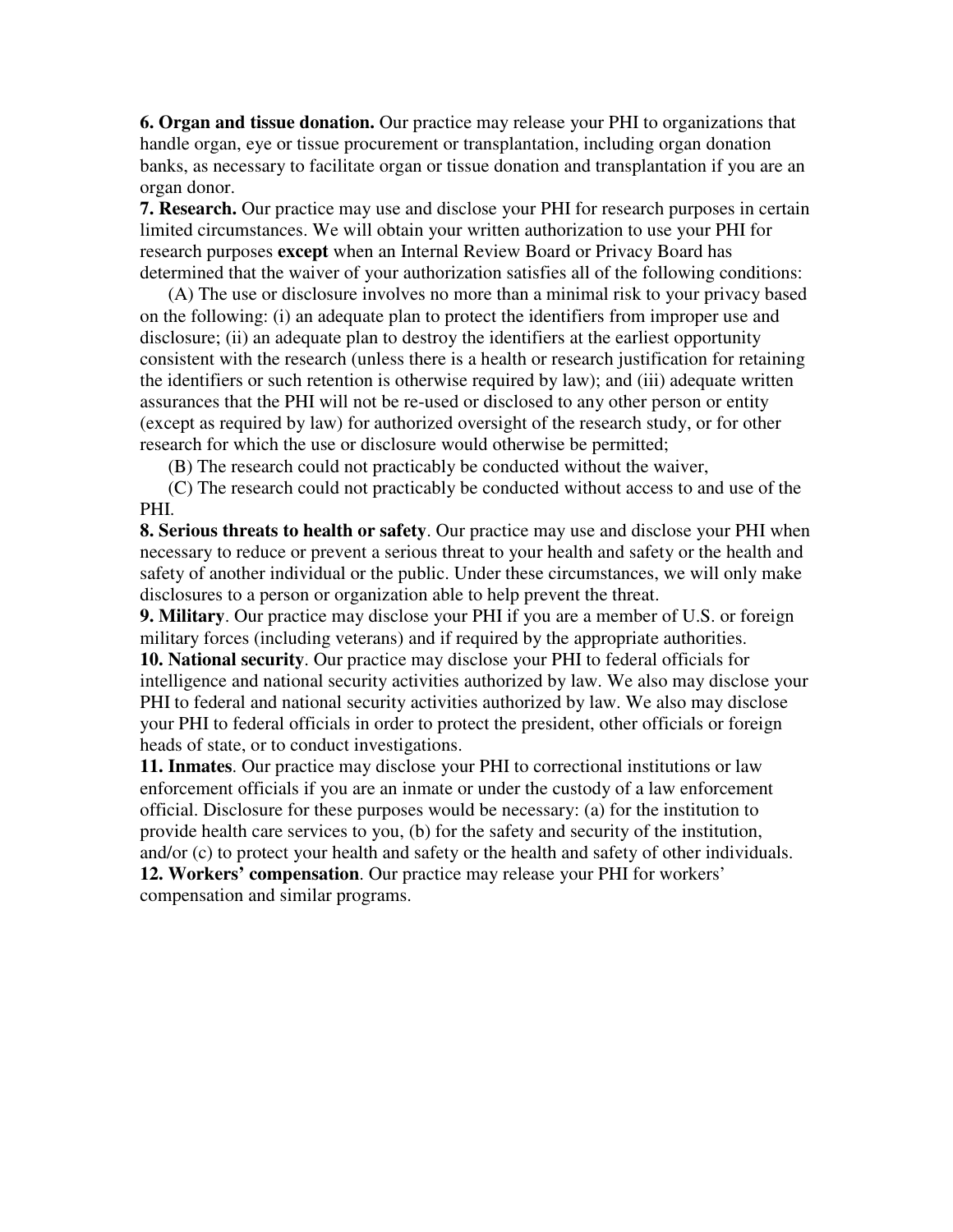# **E. Your rights regarding your PHI:**

You have the following rights regarding the PHI that we maintain about you:

**1. Confidential communications**. You have the right to request that our practice communicate with you about your health and related issues in a particular manner or at a certain location. For instance, you may ask that we contact you at home, rather than work. In order to request a type of confidential communication, you must make a written request to Manchester Ear, Nose & Throat LLC, 2800 Tamarack Ave., Suite 102, South Windsor, CT 06074, specifying the requested method of contact, or the location where you wish to be contacted. Our practice will accommodate **reasonable** requests. You do not need to give a reason for your request.

**2. Requesting restrictions**. You have the right to request a restriction in our use or disclosure of your PHI for treatment, payment or health care operations. Additionally, you have the right to request that we restrict our disclosure of your PHI to only certain individuals involved in your care or the payment for your care, such as family members and friends. **We are not required to agree to your request**; however, if we do agree, we are bound by our agreement except when otherwise required by law, in emergencies or when the information is necessary to treat you. In order to request a restriction in our use or disclosure of your PHI, you must make your request in writing to Manchester Ear, Nose & Throat LLC, 2800 Tamarack Ave., Suite 102, South Windsor, CT 06074. Your request must describe in a clear and concise fashion:

- The information you wish restricted,
- Whether you are requesting to limit our practice's use, disclosure or both,
- To whom you want the limits to apply.

**3. Inspection and copies**. You have the right to inspect and obtain a copy of the PHI that may be used to make decisions about you, including patient medical records and billing records, but not including psychotherapy notes. You must submit your request in writing to Manchester Ear, Nose & Throat LLC, 2800 Tamarack Ave., Suite 102, South Windsor, CT 06074, in order to inspect and/or obtain a copy of your PHI. Our practice may charge a fee for the costs of copying, mailing, labor and supplies associated with your request. Our practice may deny your request to inspect and/or copy in certain limited circumstances; however, you may request a review of our denial. Another licensed health care professional chosen by us will conduct reviews.

**4. Amendment**. You may ask us to amend your health information if you believe it is incorrect or incomplete, and you may request an amendment for as long as the information is kept by or for our practice. To request an amendment, your request must be made in writing and submitted to Manchester Ear, Nose & Throat LLC, 2800 Tamarack Ave., Suite 102, South Windsor, CT 06074. You must provide us with a reason that supports your request for amendment. Our practice will deny your request if you fail to submit your request (and the reason supporting your request) in writing. Also, we may deny your request if you ask us to amend information that is in our opinion: (a) accurate and complete; (b) not part of the PHI kept by or for the practice; (c) not part of the PHI which you would be permitted to inspect and copy; or (d) not created by our practice, unless the individual or entity that created the information is not available to amend the information.